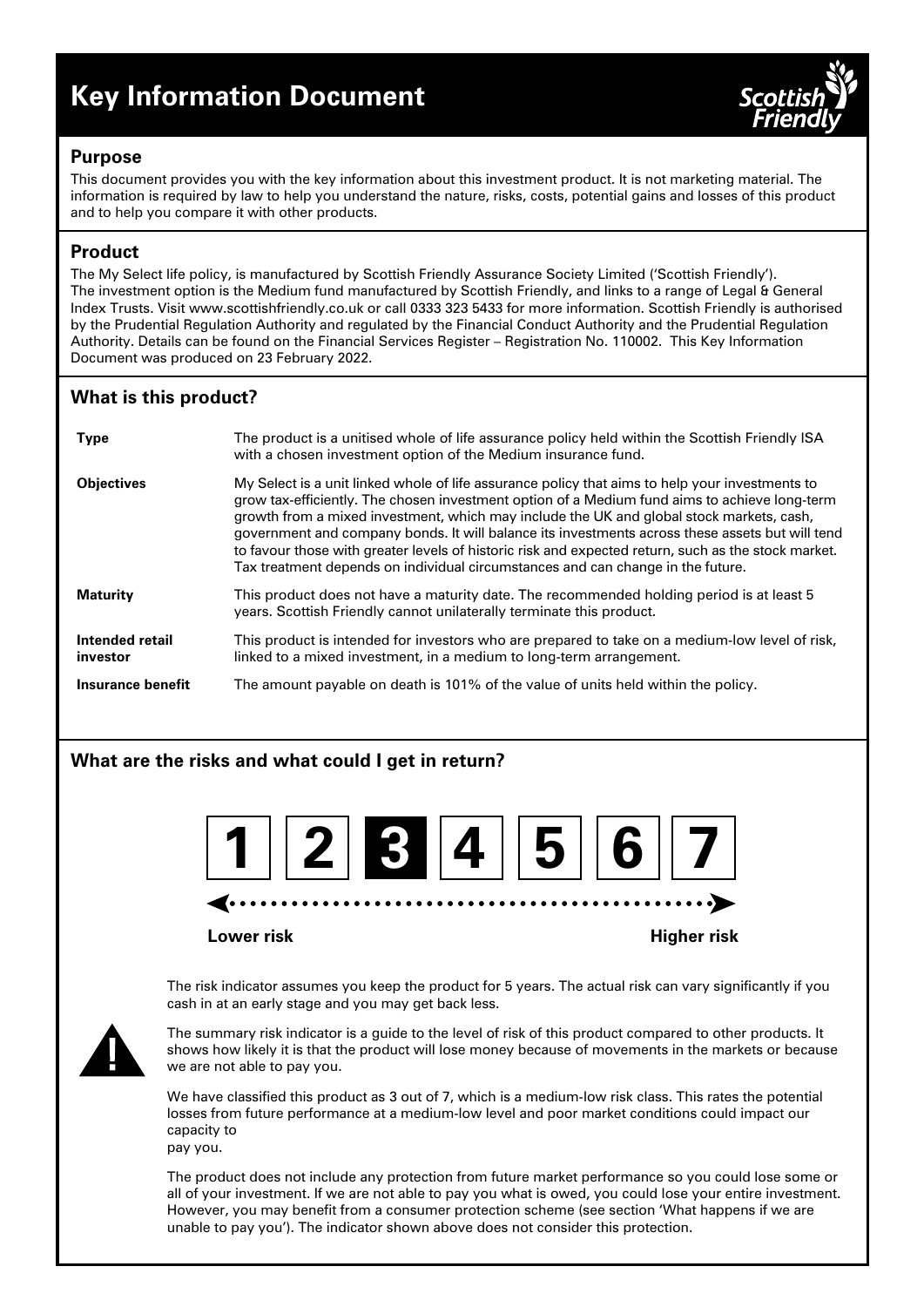| Investment                | £10,000                                               | 1 Year    | 3 Years   | 5 Years<br>(Recommended<br>holding period) |
|---------------------------|-------------------------------------------------------|-----------|-----------|--------------------------------------------|
| <b>Survival scenarios</b> |                                                       |           |           |                                            |
| <b>Stress</b>             | What you might get back after costs                   | £5,170    | £6,923    | £6,230                                     |
|                           | Average return each year                              | $-48.30%$ | $-11.54%$ | $-9.03%$                                   |
| Unfavourable              | What you might get back after costs                   | £9,753    | £10.919   | £12,615                                    |
|                           | Average return each year                              | $-2.47%$  | 2.97%     | 4.76%                                      |
| <b>Moderate</b>           | What you might get back after costs                   | £11,006   | £13,459   | £16,505                                    |
|                           | Average return each year                              | 10.06%    | 10.41%    | 10.54%                                     |
| <b>Favourable</b>         | What you might get back after costs                   | £12,410   | £16,573   | £21,578                                    |
|                           | Average return each year                              | 24.10%    | 18.34%    | 16.63%                                     |
| <b>Death scenario</b>     |                                                       |           |           |                                            |
| Upon death                | What your beneficiaries might get back<br>after costs | £11,116   | £13,594   | £16,670                                    |

This table shows the money you could get back over the next 5 years, under different scenarios, assuming that you invest £10,000. The scenarios shown illustrate how your investment could perform. You can compare them with the scenarios of other products. The scenarios presented are an estimate of future performance based on evidence from the past on how the value of this investment varies, and are not an exact indicator. What you get will vary depending on how the market performs and how long you keep the product. The stress scenario shows what you might get back in extreme market circumstances, and it does not take into account the situation where we are not able to pay you.

The figures shown include all the costs of the product itself. The figures do not take into account your personal tax situation, which may also affect how much you get back. Your maximum loss would be that you lose all of your investment.

# **What happens if Scottish Friendly is unable to pay out?**

If you buy a policy with Scottish Friendly and we cannot pay the full amount due, you may be entitled to compensation under the Financial Services Compensation Scheme. The maximum level of compensation for claims against firms declared in default is 100% of the claim with no upper limit.

# **What are the costs?**

The Reduction in Yield (RIY) shows what impact the total costs you pay will have on the investment return you might get. The total costs take into account one-off, ongoing and incidental costs.

The amounts shown here are the cumulative costs of the product itself, for three different holding periods. They include potential early exit penalties. The figures assume you invest £10,000 at outset. The figures are estimates and may change in the future.

#### **Table 1: Costs over time**

The person selling you or advising you about this product may charge you other costs. If so, we will provide you with information about these costs and show you the impact that all costs will have on your investment over time.

| E10,000                     | 1 year  | 3 years | If you cash in after If you cash in after If you cash in after 5 years<br>(the recommended holding<br>period) |
|-----------------------------|---------|---------|---------------------------------------------------------------------------------------------------------------|
| <b>Total costs</b>          | £230    | £720    | £1.386                                                                                                        |
| Reduction in Yield per year | $2.3\%$ | 1.9%    | $1.8\%$                                                                                                       |